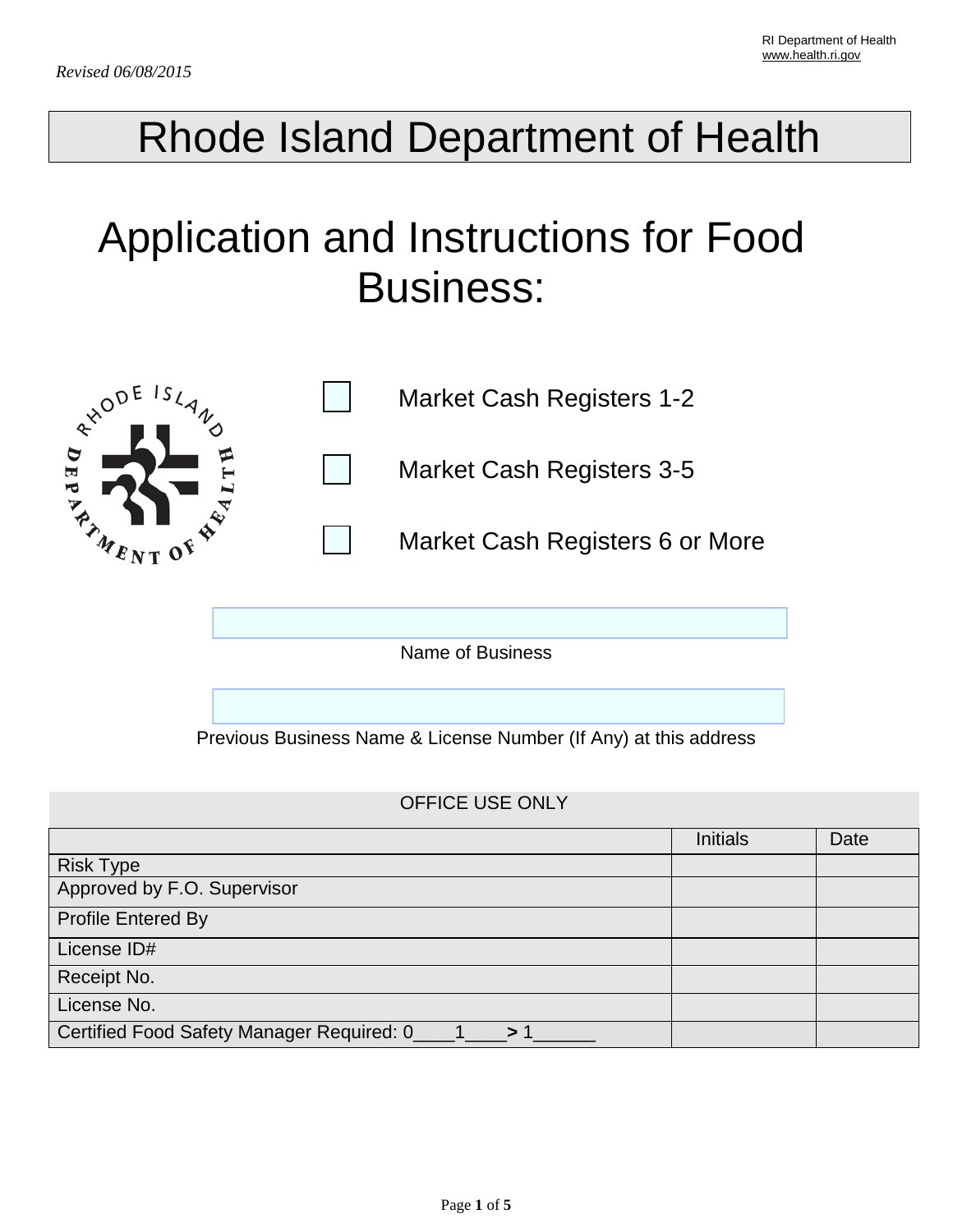## INSTRUCTIONS

- Registration shall be based upon **Satisfactory Compliance** with all applicable laws and regulations.
- Registration forms must be either typed or legibly printed using a ball point pen, except signatures, which must be written in ink. Please answer all questions. Do not leave blanks. **Incomplete applications will be returned to you and your license/permit will not be issued**.
- Attach check/money order to the front of this application and mail to: Office of Food Protection, 3 Capitol Hill Room 203, Providence, RI 02908-5097. A receipt or cancelled check does not guarantee licensure.
- **Upon receipt of your completed application by the Department of Health, Office of Food Protection, please call (401) 222-2749 to schedule an operational inspection 2 weeks prior to opening**. **Note: You must have or employ an active Certified in Food Safety Manager registered with the Office of Food Protection (if applicable) prior to inspection.**

**Initial registration fee is prorated based on the date of application registration (check ONE below), automatic renewal payment due on following September 30 cycle at 100%.** 

| Licensing Cycle<br>Expiration Date 9/30 | August 1-December 31 January 1 -March 31<br>$(100\%)$ | (75%)    | April 1 -July 31<br>$(50\%)$ |
|-----------------------------------------|-------------------------------------------------------|----------|------------------------------|
| Market Cash Registers 1-2               | \$120.00                                              | \$90.00  | \$60.00                      |
| Market Cash Registers 3-5               | \$240.00                                              | \$180.00 | \$120.00                     |
| Market Cash Registers 6 or More         | \$510.00                                              | \$385.00 | \$255.00                     |

- Make your check/money order payable to "General Treasurer, State of Rhode Island". Do not send cash. **Fees are non-refundable.**
- If you have any questions concerning this application on, call the Department of Health, Office of Food Protection at (401) 222-2749.
- Licensure application materials are public records as mandated by Rhode Island law and may be made available to the public, unless otherwise prohibited by State or Federal law.

### **Please complete section(s) below.**

**Note to Applicants submitting plans:**

#### **Plan Review One time plan review fee is not prorated** RIGL 23-1-31. Approval of construction by director. – A plan review fee for new establishments, and for establishments where the cost of renovation exceeds 50 percent (50%) of the value of the establishment, shall be charged. The plan review fee for these establishments shall equal the annual cost of the license/registration. A plan review fee of  $\frac{1}{2}$  is included with this application. Plan review fee Market Cash Registers 1-2…..\$120.00 Plan review fee Market Cash Registers 3-5…. \$240.00 Plan review fee Market Cash Registers 6 or More…. \$510.00 I have enclosed a separate check/money order payable to "General Treasurer, State of Rhode Island"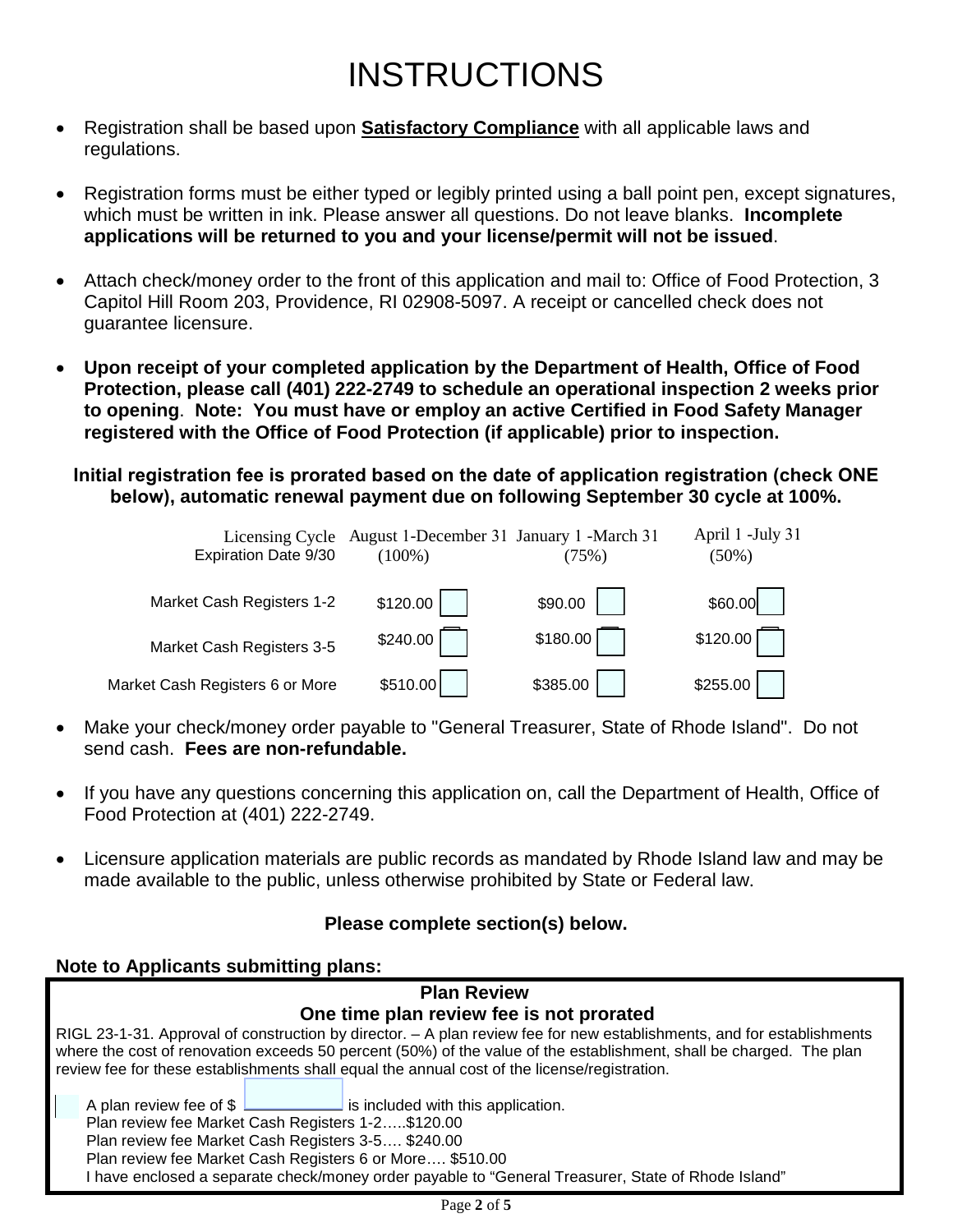| Please check and indicate the type of operation by choosing one only. |                         |  |  |
|-----------------------------------------------------------------------|-------------------------|--|--|
| Convenience Store                                                     | <b>Department Store</b> |  |  |
| Farm Stand                                                            | Liquor Store            |  |  |
| <b>Meat Market</b>                                                    | Pharmacy                |  |  |
| Seafood Market                                                        | <b>Super Market</b>     |  |  |
| Other (describe)                                                      |                         |  |  |

| State of Rhode Island and Providence Plantations<br>Department of Health<br>Office of Food Protection                                                                                    |                                                                                                                                                |  |
|------------------------------------------------------------------------------------------------------------------------------------------------------------------------------------------|------------------------------------------------------------------------------------------------------------------------------------------------|--|
| <b>Facility Name:</b><br>Please provide the name of<br>the facility (as known to the<br>public) for which you are<br>applying for this license.                                          | Name:                                                                                                                                          |  |
| <b>Facility Contact Person:</b><br>Please provide the name<br>and telephone number of a<br>person we can contact<br>concerning this facility.                                            | Name:<br>Phone Number:                                                                                                                         |  |
| <b>Facility Mailing</b><br>Information:<br>Please provide the mailing<br>information for all<br>communication regarding<br>this license.<br>(Not published on<br><b>HEALTH</b> website). | Address Line 1<br>Address Line 2<br>Address Line 3<br>City State, Zip Code<br>Country (only if not in US)<br>Phone:<br>Fax:<br>Email Address:  |  |
| <b>Facility Location</b><br>Information:<br>Please provide the location<br>information for this facility.<br>(Published on HEALTH<br>website)                                            | Address Line 1<br>Address Line 2<br>Address Line 3<br>City, State, Zip Code<br>Country (only if not in US)<br>Phone:<br>Fax:<br>Email Address: |  |
| <b>Ownership Type:</b><br>Please check ONE                                                                                                                                               | Corporation<br><b>Limited Liability Company</b><br>Governmental Entity<br>Sole Proprietorship<br>Partnership<br>Limited Partnership            |  |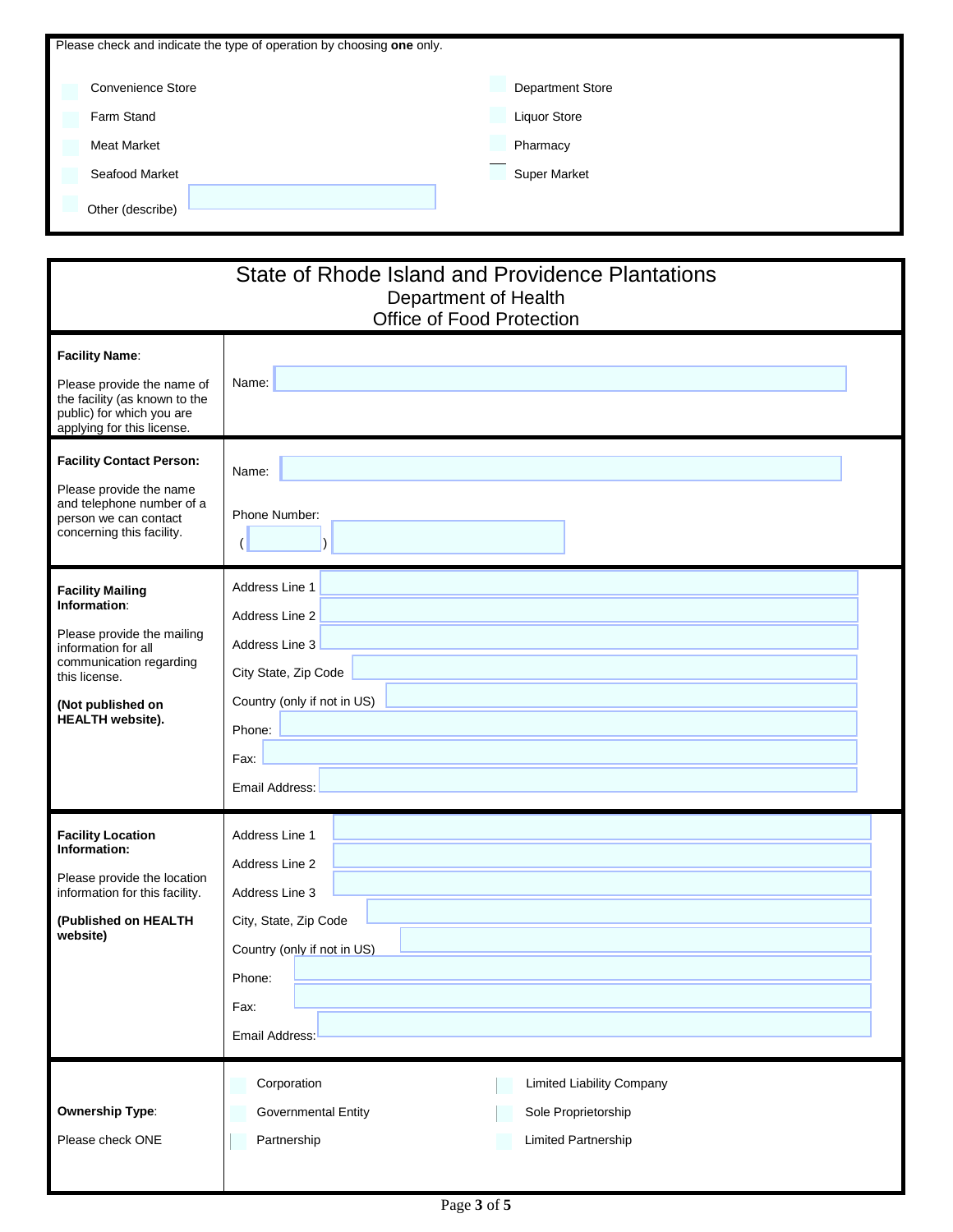| <b>Ownership Information:</b><br>Please provide the<br>ownership information for<br>the Sole Proprietorship,<br>Partnership, Limited<br>Partnership, Corporation,<br>Limited Liability Company or<br>Governmental Entity.<br><b>Ownership Address</b><br>Information:<br>Please provide the address<br>and telephone number(s) of<br>the Sole Proprietorship,<br>Partnership, Limited<br>Partnership, Corporation,<br>Limited Liability Company or<br>Governmental Entity. | LIST ONE ONLY - DO NOT SEND ATTACHMENTS<br>Name:<br>DBA (Doing Business As):<br>Address Line 1<br>Address Line 2<br>Address Line 3<br>City, State, Zip Code<br>Phone:<br>Fax:                                                                                                                                                                                                                                                                                             |
|----------------------------------------------------------------------------------------------------------------------------------------------------------------------------------------------------------------------------------------------------------------------------------------------------------------------------------------------------------------------------------------------------------------------------------------------------------------------------|---------------------------------------------------------------------------------------------------------------------------------------------------------------------------------------------------------------------------------------------------------------------------------------------------------------------------------------------------------------------------------------------------------------------------------------------------------------------------|
|                                                                                                                                                                                                                                                                                                                                                                                                                                                                            | Email Address:                                                                                                                                                                                                                                                                                                                                                                                                                                                            |
| <b>Water Supply:</b>                                                                                                                                                                                                                                                                                                                                                                                                                                                       | Does this establishment receive all or a portion of its water supply from an on-site well?<br>Yes<br>No                                                                                                                                                                                                                                                                                                                                                                   |
| Sewage System:                                                                                                                                                                                                                                                                                                                                                                                                                                                             | Is this establishment serviced by a private sewage system (e.g. septic system)?<br><b>No</b><br>Yes                                                                                                                                                                                                                                                                                                                                                                       |
| <b>Employees:</b><br>Please indicate the<br>number and types of<br>employees.                                                                                                                                                                                                                                                                                                                                                                                              | Number of food handling employees:<br>Number of non-food handling employees:                                                                                                                                                                                                                                                                                                                                                                                              |
| <b>Certified Food Safety</b><br>Manager(s) is required<br>if potentially hazardous<br>foods are prepared.<br>If you need additional<br>space, please submit under<br>separate cover.                                                                                                                                                                                                                                                                                       | Does this facility have a certified food safety manager?<br>Yes<br>No<br>If yes, please indicate name and license number below of primary food safety manager:<br>Name:<br>FMC#:                                                                                                                                                                                                                                                                                          |
| <b>Chain Information:</b>                                                                                                                                                                                                                                                                                                                                                                                                                                                  | Is this facility part of a chain operation?<br><b>No</b><br>Yes                                                                                                                                                                                                                                                                                                                                                                                                           |
| Menu:                                                                                                                                                                                                                                                                                                                                                                                                                                                                      | Please attach a copy of a complete menu from your establishment.                                                                                                                                                                                                                                                                                                                                                                                                          |
| <b>SSN/FEIN:</b><br>(Social Security)<br><b>Number/Federal Employer</b><br><b>Identification Number)</b><br>Please note if you are a<br>sole proprietor this<br>number may be your SSN.                                                                                                                                                                                                                                                                                    | Pursuant to Chapter 76 of Title 5 of the Rhode Island General Laws, as amended, any person applying for or renewing<br>any license, permit, or other authority to conduct a business or occupation within Rhode Island must have filed all<br>required state tax returns and paid all taxes due the state or must have entered into a written installment agreement to<br>pay delinquent state taxes that is satisfactory to the Tax Administrator.<br><b>SSN/FEIN #:</b> |